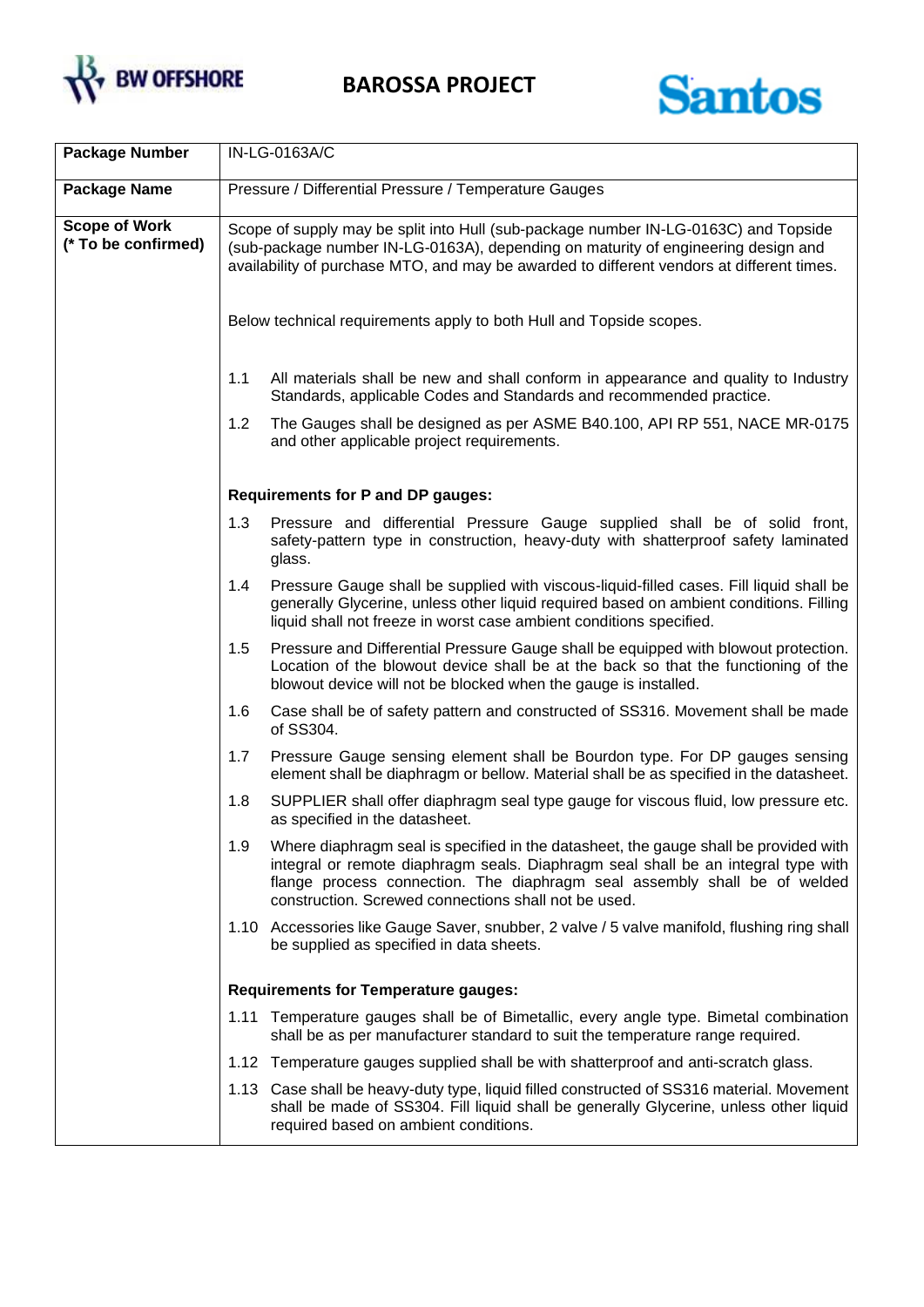

## **BAROSSA PROJECT**



|                                                                                                                                                                                                                     | 1.14 Thermowell shall be of bar stock construction. Thermowell design shall be straight<br>type for installation on vessel and tapered type for installation on pipeline. |
|---------------------------------------------------------------------------------------------------------------------------------------------------------------------------------------------------------------------|---------------------------------------------------------------------------------------------------------------------------------------------------------------------------|
|                                                                                                                                                                                                                     | 1.15 The SUPPLIER shall perform wake frequency calculations for all thermowell<br>according to ASME PTC 19.3.                                                             |
|                                                                                                                                                                                                                     | 1.16 Where specified in the individual datasheet, NDT shall be carried out on weld joints<br>as per Specification                                                         |
|                                                                                                                                                                                                                     | 1.17 NACE compliance is required if indicated in data sheets.                                                                                                             |
|                                                                                                                                                                                                                     | Other requirements:                                                                                                                                                       |
|                                                                                                                                                                                                                     | 1.18 The SUPPLIER shall provide documentation in accordance with the SUPPLIER Data<br>Requirements Listing (SDRL) after issuing of Purchase Order.                        |
|                                                                                                                                                                                                                     | 1.19 All drawings and documents prepared by SUPPLIER shall be checked and duly<br>signed before submission.                                                               |
|                                                                                                                                                                                                                     | 1.20 The use of asbestos is prohibited.                                                                                                                                   |
|                                                                                                                                                                                                                     | 1.21 Pressure/temperature ratings shall meet ASME B16.34 requirements.                                                                                                    |
|                                                                                                                                                                                                                     | 1.22 Positive Material Identification (PMI) to be done as per project specification.                                                                                      |
|                                                                                                                                                                                                                     | 1.23 All materials shall be supplied with material certificates conforming to EN 10204, Type<br>3.1.                                                                      |
|                                                                                                                                                                                                                     | 1.24 Packing and preservation shall be provided as per project requirement.                                                                                               |
|                                                                                                                                                                                                                     | Total Qty (Estimated for both Hull and Topside):<br>Pressure Gauges: 100 units<br>Temperature Gauges: 50 units                                                            |
| Flange ratings range from 150# to 1500#.<br>Flange size shall be 2" or screwed connection.<br>For thermowell, flange size shall be either 1-1/2" or 2".<br>Materials for wetted parts can be either SS316 or Monel. |                                                                                                                                                                           |
|                                                                                                                                                                                                                     | Estimated contract award: Q4 2021 *<br>Estimated delivery: Q2 2022 FCA factory *                                                                                          |

## **Project Registration**

Santos is committed to ensuring Australian Industry the opportunity to participate in the Barossa Project. Expressions of Interest are invited from contractors and suppliers with the relevant capability and capacity to undertake the scope of work.

This is a request for specific expressions of interest. Contractors and suppliers will be considered for prequalification and tender if suitably qualified against this package.

**Note** that an important part of the project registration process is to register an Expression of Interest at the correct Scope level.